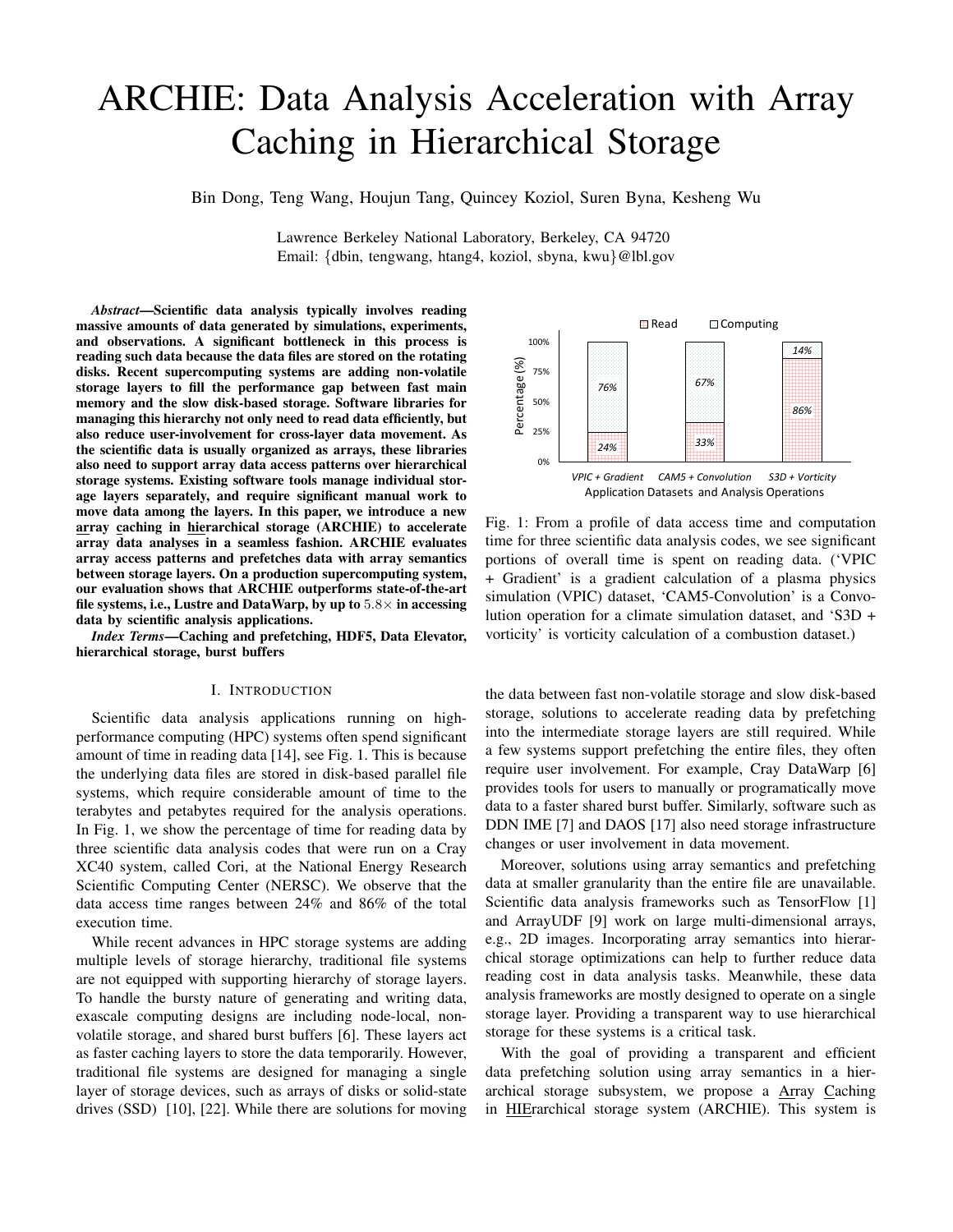parallel by design and runs concurrently with data analysis applications to prefetch array data sets. ARCHIE provides an "array semantics"-aware prefetching function to move array data from slow storage devices into faster ones that are closer to analysis applications before the application issues the data read calls. This prefetching system reduces I/O overhead in most array-based data analysis applications. The technical contributions of this effort are:

- Development of a new array cache management system for hierarchical storage to move large array data efficiently across heterogeneous devices.
- Design of a parallel prefetching method for large arrays to improve data read performance in analysis tasks. Our method also augments prefetched data with ghost zones, a typical requirement in array-based data analysis.
- Development of a fault-tolerance mechanism for the caching system to recover from errors automatically that may crash an application or the ARCHIE service.
- Implementation of ARCHIE using the HDF5 Virtual Object Layer (VOL) [4] to provide caching and prefetching capabilities without requiring source code modifications.

We demonstrate the effectiveness of ARCHIE with three scientific data analysis codes, including convolution neural network [21], gradient computing [9], and vorticity analysis [5]. We ran our experiments on the Cori HPC system at NERSC that is equipped with a hierarchical storage system and thousands of computing nodes. The results show that ARCHIE is up to  $6X$  faster than DataWarp [6], the stateof-the-art storage system for managing burst buffers.

#### II. BACKGROUND

## *A. Hierarchical Storage Systems*

Several pre-exascale and exascale computing systems are being deployed or designed with multiple levels of storage device layers to reduce the latency gap between main memory and disk-based storage. Adding an extra layer of nonvolatile storage, such as SSDs, has been adopted on systems that have been deployed lately. There are two methods of integrating SSDs into a supercomputing system, 1) mounting SSDs on each computing node and 2) mounting SSDs on dedicated nodes remotely. An example of the former case is the Theta system at the Argonne Leadership Computing Facility (ALCF), where each compute node has a 128GB SSD<sup>1</sup>. An example of the latter case is the Cray XC40 system at NERSC, called Cori, which contains 144 Linux nodes (called burst buffer servers) with SSDs providing a single namespace managed by Cray DataWarp<sup>2</sup>.

Various solutions have been developed to manage these storage devices as a unified namespace. For instance, BurstFS [28] presents an ephemeral namespace using node-local storage devices. As mentioned above, DataWarp [6] uses XFS to unify storage on burst buffer servers and provides the POSIX-IO interface for users to access its data. DataWarp also provides tools for users to move data in and out of the unified SSD space, such as *stage in* and *stage out*. Both BurstFS and DataWarp distribute large files to multiple SSD devices for parallel access. These solutions assume a disk-based file system (such as Lustre [10]) for long-term and persistent data storage. Therefore, users need to deal with hierarchical storage system with both SSD space and disk space.

The main limitation of both DataWarp and BurstFS is their lack of efficient functions to support reading data [8]. For instance, in DataWarp, reading data for analysis relies on users to *stage\_in* entire data files from a file system into a shared SSD-based burst buffer, as shown in Fig. 2. Analysis applications can read the data from the SSD. This method increases the **end-to-end time**<sup>3</sup> for data analysis applications. As described in following sections, a large data analysis may split data into smaller subsets and read these subsets for analyzing sequentially. Thus, it is possible to have advanced storage optimizations to overlap data analysis and reading the subsets that would be required in future, without delaying applications' start until the completion of *staging in* files. As discussed in the following paragraphs, scientific data analysis typically work on array data. Incorporating array semantics into software for hierarchical storage system can further allow such optimization to reduce I/O cost of analysis applications.



Fig. 2: An overview of hierarchical storage, with a disk-based parallel file system (e.g., Lustre) and an SSD-based file system (e.g., DataWarp). Data files to be analyzed are usually stored in Lustre for long-term persistence. To use the faster SSD-based storage, currently entire data files need to be *manually* staged in on DataWarp before applications can read them. Obviously, this approach exacerbates space utilization and extends the end-to-end time for applications.

#### *B. Representation of an Array*

An *Array* is a basic data structure to store data elements with the same data type. An Array can be viewed as a mapping function from a Cartesian product to a set of attribute spaces:  $[D_0, D_1, \ldots, D_{d-1}] \mapsto A_0, A_1, \ldots, A_{m-1} >$ , where  $D_i$  is a set of dimensions and  $A_i$  is a set of attributes.

<sup>1</sup>https://www.alcf.anl.gov/theta

<sup>2</sup>http://www.nersc.gov/users/computational-systems/cori/burst-buffer/

 $3$ The end-to-end time refers to the time taken by users to move the entire data files from Lustre into DataWarp and then read them from DataWarp into application memory buffers for analysis.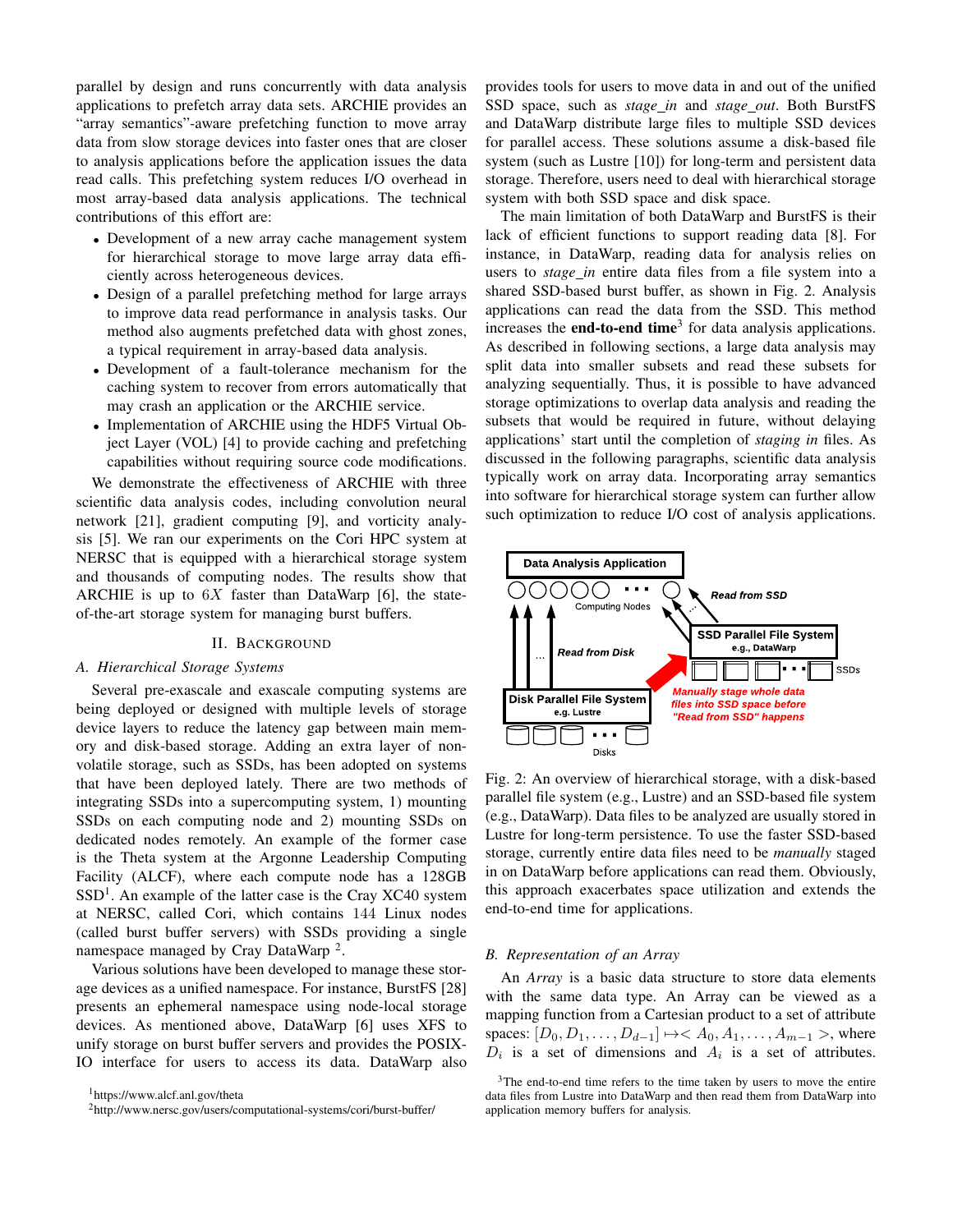

Fig. 3: Example array datasets in scientific applications: a) A 2D array represents the total (vertically integrated) precipitable water (kg/m2) generated by CAM5 [32]. b) Mapped 3D magnetic field data in the  $z$  dimension (bz) for all highly energetic particles  $(E > 1.5)$  in physical space  $(x, y, and z$  dimensions) (Image produced by O. Rübel [3]).

 $D_i$  is a continuous range of integer. Arrays are found in many scientific applications. We briefly discuss two analysis operations of two science use cases with large array data to motivate optimizations of reading data:

• Convolutional Neural Networks (CNN) on climate data: The Community Atmospheric Model version 5 (CAM5) [32] is a global atmospheric model that uses the finite volume dynamical core on a latitude—longitude mesh. A typical resolution is  $0.23^\circ$  (latitude) by  $0.31^\circ$  (longitude), giving a 768 by 1152 array. Figure 3(a) presents one attribute, named the total precipitable water, on the latitude-longitude mesh. A recent study [21] uses a 3D CNN with a bounding-box regression analysis to detect and identify extreme weather events, e.g., tropical depressions and tropical cyclones. The main computation task in CNNs is the convolution operation, which is defined as:

$$
(f * g)(n) = \sum_{m = -\infty}^{\infty} f(m)g(n - m)
$$
 (1)

where  $f$ ,  $g$  are two complex-valued functions on the set  $Z$ of integers. In 2D image analysis,  $f(m)$  represents a set of neighborhood pixels and  $g(n - m)$  is the filter/kernel function (i.e., weight parameter) on each pixel.

• Gradient computing on plasma physics data. The Vector Particle-in-Cell (VPIC) [3] is used to understand plasma dynamics in strong magnetic field systems. The core algorithm solves for the electric and magnetic fields on a discrete "Yee" mesh using a finite-difference-time-domain method. The magnetic field data produced by VPIC is usually a 3D dataset, as shown in Fig. 3b. A key operation in analyzing VPIC data is finding the gradient of the magnetic field, which is essential for understanding particle acceleration. On a meshed 3D field, the gradient can be computed with a Laplacian as :

$$
\text{grad} f(x, y, z) = \nabla f(x, y, z) \tag{2}
$$

where f represents magnetic value and  $\nabla$  denotes the Laplace operator.



Fig. 4: An example [8, 8] 2D array with chunking and ghost zone. The size for chunking is  $[4, 4]$  and for ghost zone is [1, 1]. This pattern widely exists in data analysis. For example, in the CNN analysis on CAM5 data. A chunk may contain all cells of a convolution filter. Since the convolution filter may run at boundary cell, having a ghost zone can avoid accessing neighborhood chunks. Similar chunking and ghost zone strategy can be applied to gradient computing. Each chunk can also store a small figures used in CNN and other data analysis pipeline, where the size of ghost zone for the chunk can be zero.

Array data access patterns: chunking and ghost zone. Chunking [9] or partitioning an array is a widely used strategy in parallel array processing for aforementioned data analysis operations: convolution and gradient computing. Chunking splits array into contiguous subsets of data and the subsets can be accessed and processed in parallel. An example for a 2D array is presented in Fig. 4, where an  $[8X8]$  array is split into four chunks and each chunk has a size of  $[4X4]$ .

Beyond chunking, another common method in parallel array processing is to access a ghost zone for each chunk. The ghost zone refers to the boundary cells that are built from cells from neighborhood chunks. Having a defined ghost zone avoids communication during the data analysis process. For the above data analysis operations in Equations 1 and 2, each analysis operation on a single cell needs its neighborhood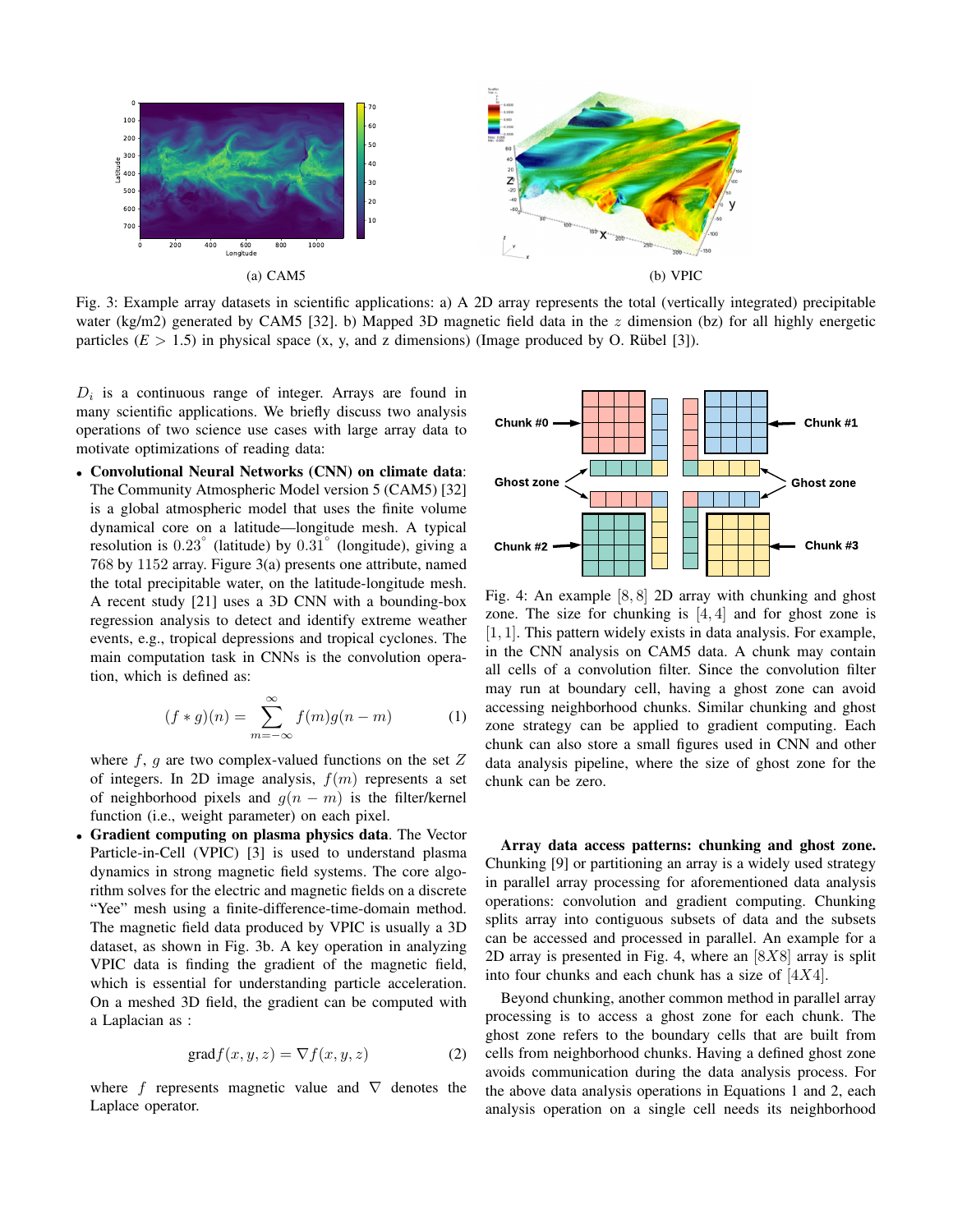cells. Hence, when a computation operation is performed on a boundary cell, it may need a cell from other neighborhood chunks. Maintaining a ghost zone for each chunk avoids reading neighborhood cells from other chunks. Both chunking and ghost zone access optimizations using hierarchical storage accelerate array-based data analysis operations.

## III. ARRAY CACHING IN HIERARCHICAL STORAGE

ARCHIE provides a transparent and efficient caching and prefetching service for array data using hierarchical storage layers. The main goal of this work is to reduce the I/O overhead for data analysis tasks that access array data from both disk-based and SSD-based file systems.

### *A. Overview of ARCHIE*

Towards easing the burden of manually moving data between long-term storage and burst buffer for analysis applications, and using faster SSD-based storage devices efficiently, we propose ARCHIE. HPC applications can transparently use the SSD storage for data analysis applications using ARCHIE.

We show a high-level architecture of the ARCHIE in Fig. 5. ARCHIE is a user-space service that runs in the background and simultaneously with data analysis applications. This overview assumes a disk-based file system and an SSD-based file system. Both of these file systems can be used to store data. ARCHIE provides a cache management function for data analysis applications that read data from disk based file system. In the figure, we highlight the prefetching function of ARCHIE that improves the performance of arraybased analysis program by reading ahead data from the diskbased file system to the SSD-based burst buffer. An array is prefetched as data chunks. We show an array with 12 (i.e.,  $[3X4]$ ) chunks in the figure. Let's assume that an analysis task is accessing the first two chunks (marked in green) that are read from the disk-based file system. ARCHIE prefetches the following four chunks (shown in blue) into the SSDs for future reads.

Meanwhile, ARCHIE augments each prefetched chunk with a ghost zone layer (shown with red halo around a blue chunk) to match the access pattern on array. A user may specify the width of the ghost zone, which can be zero. The first two chunks (colored white) read into the SSDs are actually empty chunks only containing metadata (e.g., starting and ending offsets). These metadata are written by read function and they provide information for the prefetching algorithm in ARCHIE to predict future chunks. We have implemented parallel prefetching to accelerate parallel I/O of analysis applications. ARCHIE provides fault tolerance mechanism to checkpoint and restart once it failed to handle any potential failures in supercomputer environments.

ARCHIE has the following major components: metadata manager, consistency manager, chunk access predictor, parallel reader/writer, garbage collector, and fault tolerance manager. Functions of these components are described as below:

• Metadata manager. ARCHIE manages a metadata table to contain data access information extracted from applications.



Fig. 5: An overview of ARCHIE in caching data in a hierarchical storage system.

Entries of the metadata table contain the name of the file being accessed by a data analysis application. This file name information is inserted into the table by the read function linked with analysis applications. We have implemented a HDF5 VOL connector [8] intercept the data read calls from applications. On the other hand, the metadata table is queried by ARCHIE to obtain the file name for prefetch. The metadata table also contains "chunk size", "ghost zone size", and "status of the cached file".

- Chunk access predictor uses the information of the cached chunks to predict the future read accesses of analysis applications and to prefetch the predicted data chunks into the faster SSD storage. We provide an expanded description of the prediction algorithm in Section III-D.
- **Parallel reader/writer** brings data from the disk file system into the SSD file system, or vice versa. Because the data to be analyzed may be large, ARCHIE uses parallel reader/writer to prefetch data. Specifically, the reader/writer uses multiple MPI processes that span across all computing nodes that are running the analysis application. These processes concurrently prefetch different chunks from the disks into the SSD to increase the prefetch efficiency.
- Garbage collector monitors the usage of the SSD layer. When the capacity of free SSD space is low, the garbage collector service of ARCHIE chooses the oldest chunks and reclaim their space. Algorithms used by garbage collection in ARCHIE is the first-in-first-out (FIFO), which means the oldest chunks are always chosen first for garbage collection. The reason to use the FIFO is that most data analysis programs scan data once and sequentially.
- Consistency manager. When a cached chunk is modified by an application, a consistency manager synchronizes updated cached chunks in the storage layers and writes the chunks back to the disk-based file systems. However, since most scientific data is written once and read many times, updates to data rarely occur and hence, the consistency manager function is required infrequently.
- Fault tolerance manager records all the actions of ARCHIE and monitors the status of data analysis applica-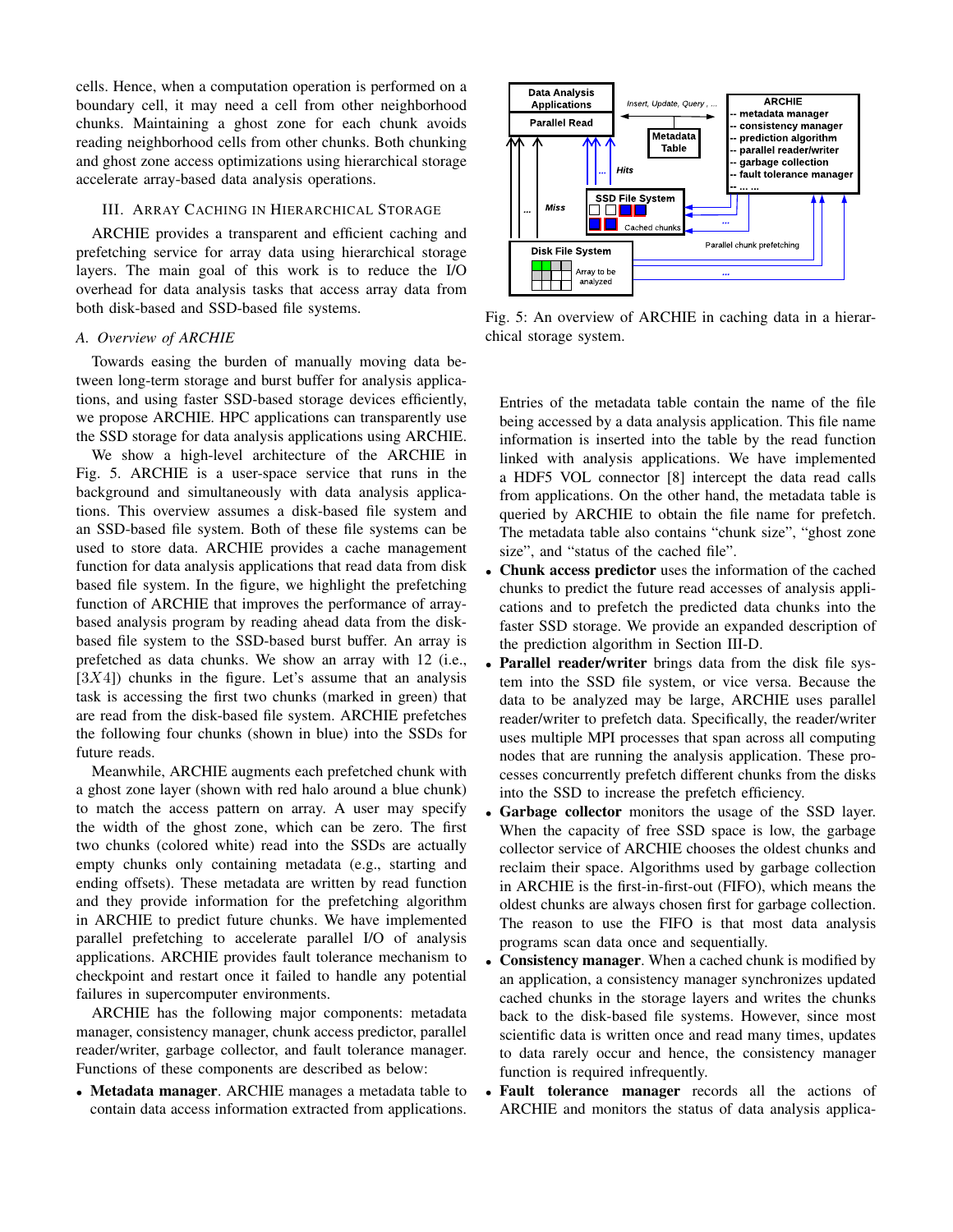tions. When an error occurs in the ARCHIE processes, the fault tolerance manager restarts it and continues from the recorded actions. Meanwhile, if the data analysis programs exit due to errors, the fault tolerance manager cleans up the cache space and the terminates ARCHIE itself.

In the following subsections, we present a detailed functionality of these components, including data chunk movement, using the SSD-based cache, prediction and prefetching algorithms, and fault tolerance.

#### *B. Chunk Management*

ARCHIE splits large arrays stored in the disk space into chunks and then prefetches these chunks into the SSD space automatically for data analysis applications. As shown in Fig. 4, the chunks sizes are configured to be aligned with the access granularity of data analysis applications. ARCHIE supports a chunk-based cache management through our new chunk ID calculation method.

Chunk ID calculation. In ARCHIE, an array chunk is a subset of contiguous cells of an array on all dimensions. Theoretically, for a d-dimensional Array with sizes  $[D_1, D_2, \ldots, D_d]$ , a chunk can be defined as  $[l_1 : u_1, l_2 :$  $u_2, \ldots, l_d : u_d$ , where  $l_i$  and  $u_i$  are lower boundary and upper boundary in  $i^{th}$  dimension. Each array chunk is defined using a starting coordinate index and an ending coordinate index in the cache. For example, for a 2D array of 8 rows and 8 columns (i.e.,  $8 \times 8$ ) with chunk sizes of  $[4 \times 4]$ , the first chunk contains cells between coordinate  $(0, 0)$  and coordinate (3, 3) (in the row-major format). We use the following hash function to convert the array coordinates into a single integer.

$$
CoordHash(i_0, i_k, \dots, i_d) = \sum_{k=0}^{d-1} \prod_{l=k+1}^{d-1} D_l i_k \tag{3}
$$

In Equation 3,  $D$  is the size of  $d$ -dimensional array and  $i$  is the coordinate of a cell in the array. For the above example, the starting coordinates, i.e.,  $(0, 0)$ , are hashed into 0, and the ending coordinates, i.e., $(3, 3)$ , are hashed into 24. The ID of a single chunk in ARCHIE is defined as a string "CoordHash (chunk starting cell coordinate)-CoordHash (chunk ending cell coordinate)". All the cache management functions in ARCHIE are based on the IDs calculated using the hash function shown in Eq. 3. The hash value can also be translated back to array coordinates using the algorithm shown in Fig. 6.

FUNCTION *CoordHashRevert*( $H$ ,  $(N_0, \ldots, N_d)$ ) H: CoordHash value;  $(N_0, \ldots, N_d)$ : the size of a *d*-dimensional array 0.  $S = H$ 1. for  $i \in (d, d-1, \ldots, 2)$  do 2.  $c_i = H\%N_i; H = H/N_i$ 3.  $c_1 = S$ 4. return  $(c_1, c_2, \ldots, c_d)$ 

Fig. 6: Algorithm to convert CoordHash value  $H$  back to the d-dimensional array coordinates.

Chunk caching, access controls, and eviction. Since the SSD file systems (such as DataWarp and BurstFS [29]) already provide a global name space integrating all SSD devices in a burst buffer layer, ARCHIE uses binary files created in these file systems to cache the prefetched chunks. Each chunk is stored as a stand-alone binary file in the SSD cache. The names of these binary files are based on the chunk ID, converted as a string. Hence, the file name of a chunk actually contains the starting and the ending cell coordinates of this chunk. We also take advantage of other metadata associated with the file to manage the status of the cached chunks. Each file contains the timestamp to record its creation time, access time, and last modified time. All these timestamps are added by the file system during file creation, access and modification. ARCHIE uses these timestamp to track the life time and last access time of these cached chunks. When the available SSD space is low for fetching a new chunk, ARCHIE chooses the chunk binary file with oldest access time to evict from the SSD space.

ARCHIE also uses the file access permissions (e.g., "S IREAD" in Linux) to control the status for cached chunks. Once a chunk is prefetched into the SSD space, its corresponding chunk file's access bit is set as *read-only*. When a modification happens to the cached chunk file, the file access permission is switched to be *read-write* by the write function from applications. In implementation, we use the HDF5 VOL connector to intercept the write functions from applications. ARCHIE flushes the dirty chunk files marked as *read-write* to the back-end storage system.

# *C. Querying Cached Chunks*

ARCHIE prefetches data chunks from an array automatically from a disk-based Lustre into a SSD-based DataWarp. For the cached data, ARCHIE manages consistency, as presented in previous subsection. ARCHIE also provides an efficient method for data analysis applications to query the cached chunks in the SSD space. In the current version of ARCHIE, we support three base cases in querying cached chunks. These base queries are presented in Fig. 7. Ideally, a query from application results in an exactly-matched chunk from the SSD space. The first case, "exact match", means that the boundary (i.e., the starting cell coordinate and the ending cell coordinate) of a read area by an application is equal to the boundary of a cached chunk. In the other two base cases, the area of data to be read from applications either belong to a sub-region of a cached chunk or sub-regions of multiple cached chunks. There are also more complex cases where a read request needs multiple full chunks as well as a few partial chunks. These complex cases can be expressed as a combination of the base cases.

## *D. Parallel Prefetching*

ARCHIE is designed to support a diverse set of prefetching algorithms that predict chunks to be read in future by analysis applications. As we mentioned in the previous sections, most data analysis applications scan large arrays sequentially and process the data in chunks. Hence, we have implemented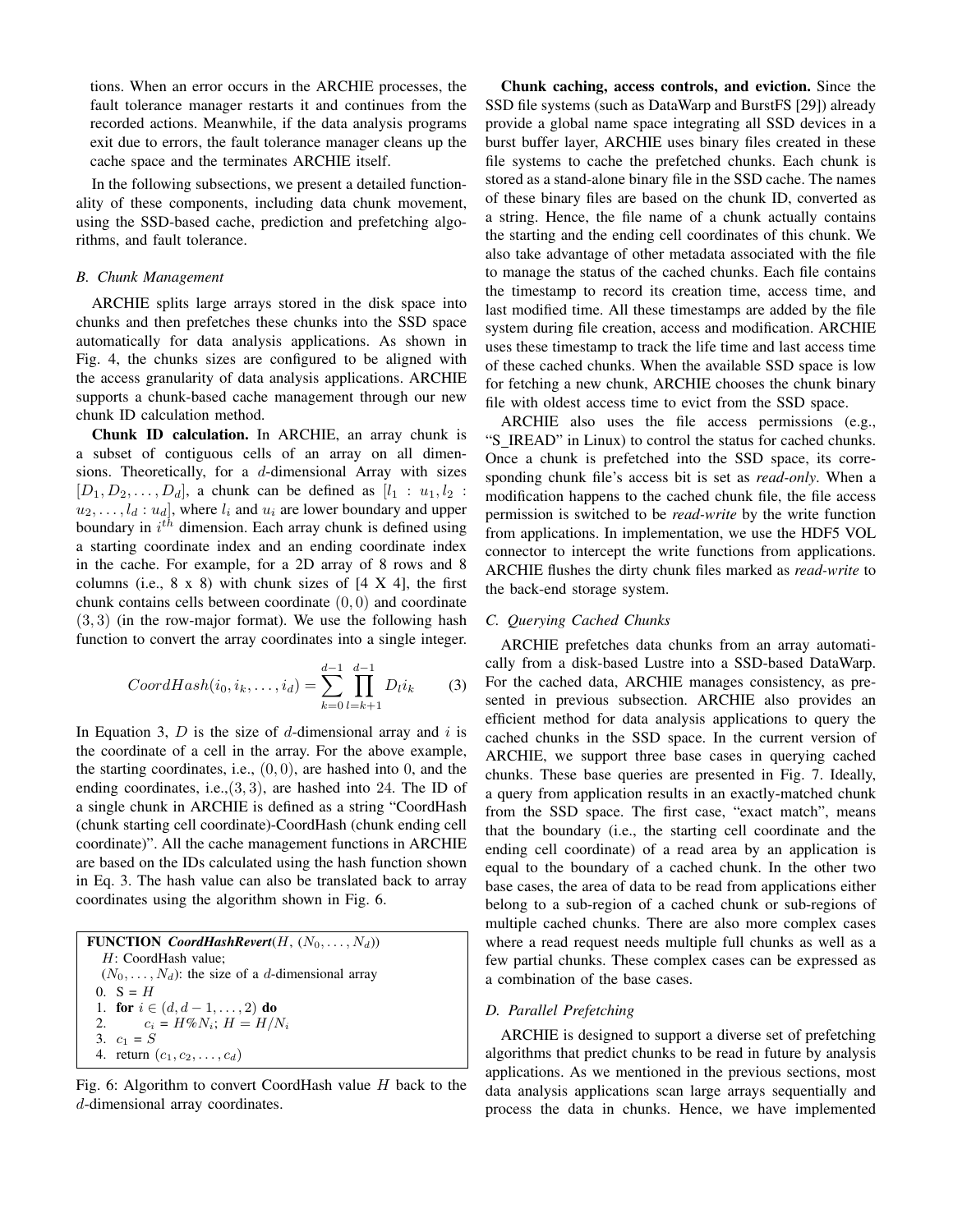

Fig. 7: Three base cases of querying cached array chunks in ARCHIE. a) The read region matches the boundary of a cached chunk. b) The read region is a portion of a single cached chunk. c) The read region is formed by multiple cached chunks. Other cases can be a combination of these base cases in querying cached chunks in ARCHIE.

a prediction algorithm to support sequential array access. ARCHIE converts the ID of a chunk, i.e., "CoordHash (chunk start coordinate)-CoordHash (chunk end coordinate)", into a single integer number. This conversion uses Eq. 3 and Alg. 6. This integer number represents the location of the chunks in an array using row-major order. For example, the first chunk is numbered as 0, the second chunk is numbered as 1, and so on. Since we expect sequential reads from applications, our algorithm identified a pattern of these integer numbers to bring the future chunks into the SSD space. Specifically, we forecast *n* chunks, where *n* is the number of processes used for analysis. The number of processes  $(n)$  is used because the prefetched chunks need to satisfy all parallel processes for data analysis. These  $n$  predicted chunks are prefetched in parallel. The  $n$  chunks are prefetched by all ARCHIE parallel processes in a round-robin manner. In the current implementation of ARCHIE, our prefetch function starts to work once it finds the metadata (e.g., file name) from the metadata table. The prefetch function terminates once it finds there are no more chunks to prefetch. Other advanced prefetch algorithms (e.g., regularly striped or randomized ) can also be easily integrated into ARCHIE for other access patterns on arrays. We demonstrate the effectiveness of ARCHIE with the current implementation in our evaluation.

#### *E. Ghost Zone Construction*

Ghost zone is a small layer attached to the boundary of a data chunk. As stated in the previous section, a ghost zone helps to avoid accessing boundary cells from neighborhood chunks during the execution of an analysis process. Having a ghost zone layer local to processes improves analysis performance significantly. ARCHIE augments each prefetched chunk with a ghost zone. During the prefetch function of ARCHIE, it extends each chunk with ghost zone, which is a novel contribution for caching methods. ARCHIE stores these ghost zones within the same file as the data chunk. When an analysis application wants to read a chunk with ghost zone, it can find the exactly matched chunk in the cache and reads the chunk with ghost zone using a single and contiguous read request.

## *F. Deadlock Prevention in Collective I/O*

Collective I/O [11] is a popular technique used by parallel applications to reduce the number of I/O operations. The semantics of collective operations require all the processes to participate in aggregation. Otherwise, the collective I/O may enter a deadlock state, where one or more processes wait for other processes to join. Hence, data analysis operations may be developed to use collective I/O semantics. In our cache management, the worst case is when some processes can find chunks (i.e., hits) in the SSD cache, and the remaining processes cannot. The processes without any hits will continue to read data from the disks, and the ones with hit do not. If reads are issued with collective semantics, the reads without any hits may wait forever for those with hits. In order to address this issue, ARCHIE introduces a global hit mechanism where either all processes should have hits from the SSD space or all the reads are from disk space.

## *G. Fault Tolerance*

Data analysis application and ARCHIE are two separate programs running concurrently. Either of these two programs could fail due to unforeseen errors introduced by hardware or software, or even themselves. To be tolerant of these errors, ARCHIE monitors the status of the applications during the entire period of runtime. When the data analysis application fails, ARCHIE can automatically terminate itself after the cleanup work that includes writing dirty chunks from the SSD space to the long-term persistent storage, e.g., the disk-based storage. ARCHIE records the progression of its prefetching functions as a journal log, e.g., chunks prefetched and metadata table. If ARCHIE fails, the batch script restarts ARCHIE and it recovers the previously recorded status.

## *H. Implementation of ARCHIE for HDF5*

We have implemented ARCHIE with the HDF5 library [25] and DataElevator [8]. HDF5 is the most popular parallel I/O library that provides an API for users to store and to access array structured data from file system. DataElevator provides a HDF5 VOL connector to accelerate writing data into a hierarchical storage system. Following the same way, ARCHIE extends DataElevator to have an advanced caching and prefetching function for array data. ARCHIE reduces the I/O overhead of data analysis programs, which are readintensive and use HDF5 I/O. However, ARCHIE can also be implemented within other popular array libraries, such as netCDF and ADIOS [16], to support a wide range of applications. In the current implementation, ARCHIE accepts the user provided hints to specify the chunk size and the ghost zone size. In most cases, we suggest that users can match the chunk and the ghost zone sizes with their data access size in applications. ARCHIE also supports querying chunks with mismatch between access area and cached chunks (as stated above). Users can start ARCHIE as user space service processes (like Data Elevator) distributed on computing nodes for data analysis processes.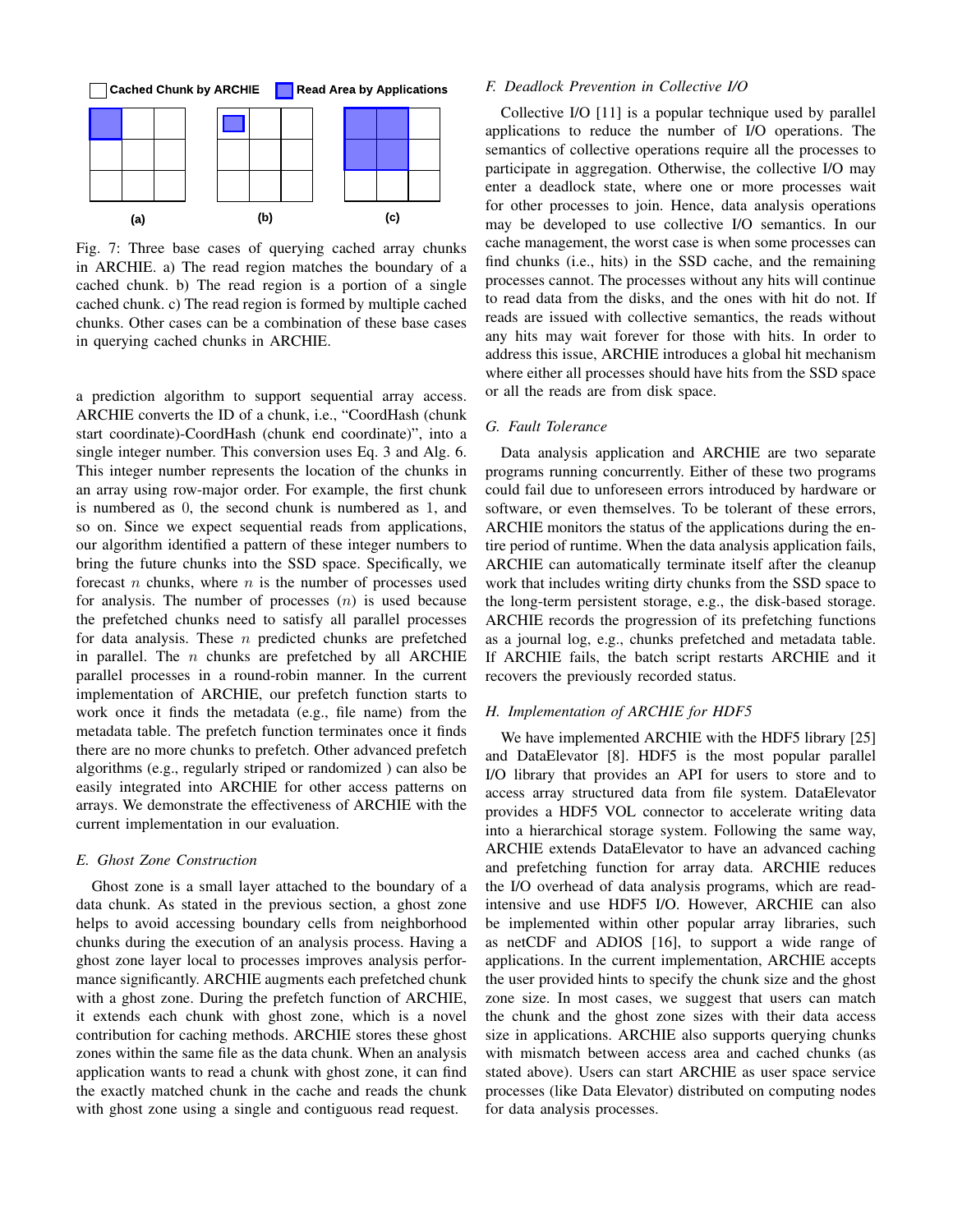## IV. PERFORMANCE OPTIMIZATIONS

In the previous sections, we presented the basic functions of ARCHIE to cache array data in a hierarchical storage system. We now discuss the performance optimizations that ARCHIE brings for data analysis applications.

- ARCHIE overlaps computation on CPU and data movement across hierarchical storage. Data analysis applications typically exhibit a pattern of reading and then computing in multiple iterations, where data retrieved and then analyzed. When applications are analyzing the data, the I/O devices tend to be idle. During this idle period, ARCHIE moves the data from the disk space into the faster SSD space. The prefetching operations in ARCHIE are overlapped with the data analysis operations. During the next data read phase, the analysis application can obtain the data from the SSD cache faster than from the disk space. This reduces the end-to-end time for data analysis program by avoiding data retrieval from slow devices. Although, for the very first read phase, the data retrieval happens from the slow devices, the benefit brought by ARCHIE for the latter read phases improves the end-to-end execution performance.
- ARCHIE converts non-contiguous reads from storage devices into contiguous ones. As we stated above, ARCHIE uses individual files for storing each cached chunk prefetched from a large array. Hence, data analysis applications can obtain a cached chunk by reading a single and contiguous binary file if the boundaries of a request match with the cached chunk. Since array data are mostly linearized on storage device, reading chunks from the original multi-dimensional array tends to have large number of small and non-contiguous reads [9]. These reads may span across different rows and results in large overhead. ARCHIE can avoid this type of I/O overhead by redirecting application to read contiguous binary files. Thus, based on the overlap method in previous paragraph, ARCHIE can further reduce the I/O cost of array data based analysis applications.

#### V. EXPERIMENTAL RESULTS

We evaluated performance of ARCHIE on a Cray XC40 supercomputer, named Cori, installed at NERSC. Cori has 2,388 nodes with Intel Xeon (Haswell) processors and 9,688 nodes with Intel Xeon Phi (Knight's Landing - KNL) processors. Cori has a 1.8 PB SSD-based burst buffer managed by Cray DataWarp with a peak performance of 1.7TB/sec. Its diskbased storage system is managed by Lustre, which has 28 PB space and can deliver up to 700 GB/sec performance. We compare ARCHIE with Lustre to show the benefits of the prefetching function on accelerating I/O operations by converting non-contiguous I/O to contiguous ones. DataWarp provides tools, e.g., "stage-in", to manually move a data file from disk space into SSD space. In contrast, ARCHIE automatically prefetches the array data from Lustre to the burst buffer in chunks. Our method avoids application's wait time for the entire file data movement at the start of job execution enforced by DataWarp. Our tests demonstrate both detailed performance metrics (i.e., time) for a single read as well as the end-to-end time. The end-to-end time is the total I/O time that data analysis programs spent in reading data.

### *A. Evaluation with micro-benchmarks*

This section reports our evaluation of reading data from a 2D array data. The size of the 2D array is 256K x 256K, where  $K = 1024$  and it contains floating point values. The data analysis operation is a 2 x 2 convolution operation. By default, we used 256 processes (i.e., one process per CPU core) to perform the data analysis. The 2D array is split into chunks with a size of [8192, 8192]. The size of the ghost zone is [1,1] to keep convolution operation locally at each process. We use 256 processes to do the cache management and prefetching work. Based on this configuration, the array has 1024 chunks in total and these chunks can be read by 256 analysis processes in four batches. We denote the batches as "Read#1", "Read#2", "Read#3" and "Read#4".

- Converting non-contiguous accesses into contiguous accesses on both disks and SSDs. In Fig. 8a, we show the performance improvement with ARCHIE's converting noncontiguous accesses to contiguous ones. As stated above, this test uses an analysis framework, called ArrayUDF [9], to perform convolution computing on a large 2D array. ArrayUDF accesses the array in chunks. ARCHIE prefetches the chunks from original multi-dimensional array and then stores each chunk as an individual binary file. In the original array structure in HDF5, rows of a multi-dimensional chunk tend to be scattered in different locations of storage devices. In contrast, ARCHIE stores all these scattered rows into a single binary file. Data analysis can read the whole chunk as a contiguous one increasing locality. This improved locality achieves  $\approx 8X$  performance over Lustre and  $\approx 7X$ over DataWarp. These test results show that ARCHIE can improve the I/O performance of data analysis applications on both disk- and SSD-based file systems.
- Overhead of querying chunks. ARCHIE allows applications to query cached chunks in the SSD space. We evaluated the overhead of the three base query cases mentioned earlier and report the execution time in Fig. 8b. When a query accesses the exactly matched chunks, the overhead for ARCHIE is small, i.e., less than 0.1 seconds. For the partially matched cache chunks, the overhead of ARCHIE is higher. Because partially matched chunks in ARCHIE need to go through all the cached chunks once but the exactly matched cache only checks the desired data chunks. For the "multi-matched"-case, where a few cached chunks are needed, ARCHIE needs to go though all the cached chunks multiple times. Therefore, the overhead increases again. For the first read of application running, it is usually a miss in ARCHIE and therefore it does not involve any metadata checking overhead.
- Fault tolerance. To test the fault tolerance of ARCHIE, we manually injected a forced termination to ARCHIE by adding an  $ext{ext}(-1)$  function in an arbitrary location. In Fig. 8c, we show the performance of running the data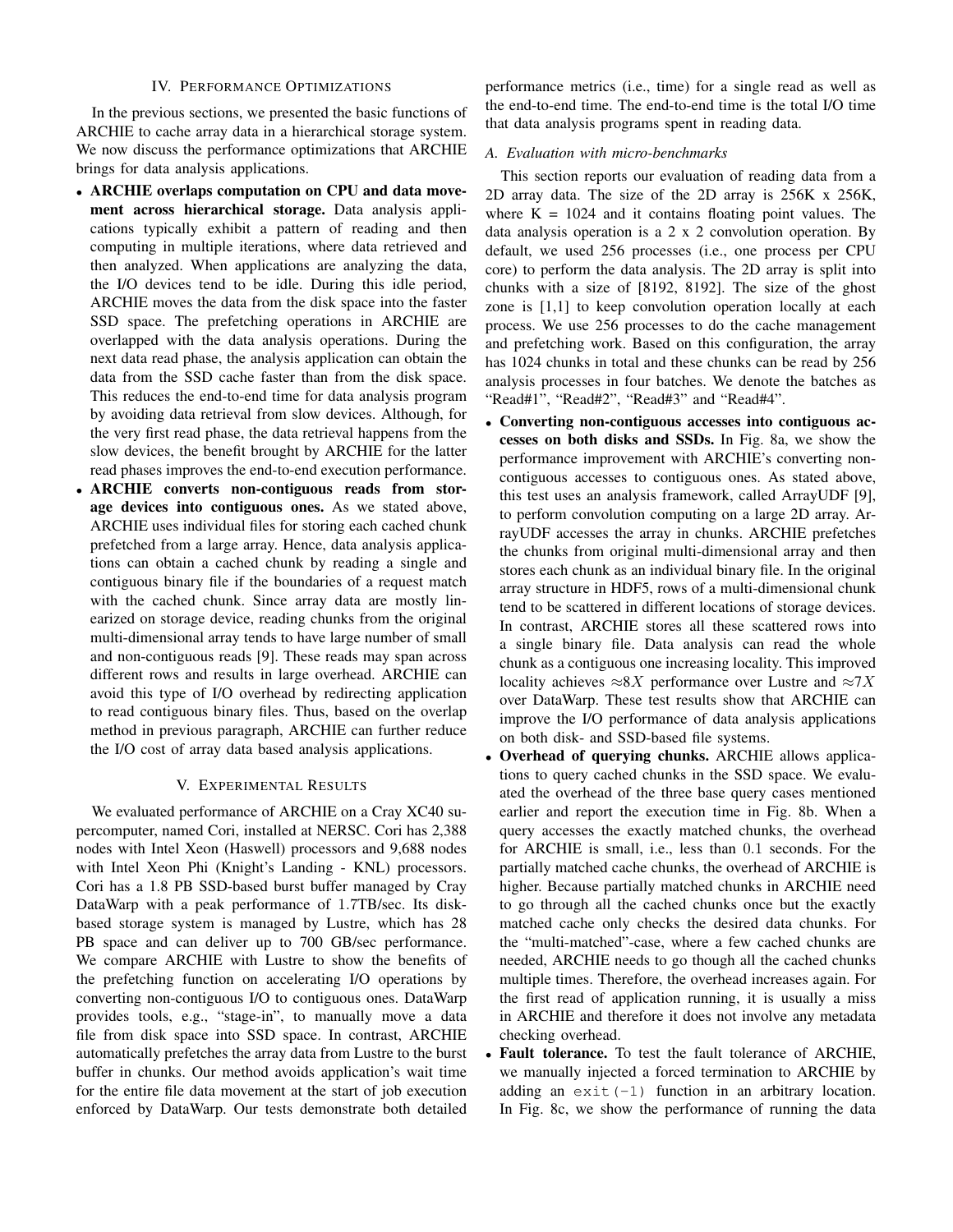

Fig. 8: Performance of ARCHIE with micro-benchmarks.

Time(s)

analysis program using ARCHIE with a forced failure and without one. When ARCHIE terminates during runtime, it can restart itself and continue previous operations recorded in the journal log. Test results show that ARCHIE can successfully restart itself and the failure and restart negligible impact on the end-to-end time of the data analysis program.

• Comparing with Lustre and DataWarp. In Figure 9, we compare the I/O performance of using Lustre and DataWarp with that of ARCHIE to serve the read requests of the convolution analysis program. For the test with Lustre, the analysis program reads all data from the disk space. As expected, it has the worst performance due to the slow disk performance. DataWarp requires moving the entire data files being read into the SSD-based burst buffer and then the application's reading from the SSDs. However, the application's reads can only start after all the files are moved to SSDs. The read time from SSDs, which are faster than disks, is smaller than that from Lustre. In total, i.e., bringing data from Lustre and then reading from the burst buffer, the DataWarp case is  $1.5\times$  faster than Lustre For ARCHIE, the first read is slightly costlier than reading data directly from Lustre, as ARCHIE has to observe data accesses and inform the application to read data directly from the disks. The following reads are much faster than both the Lustre and Datawarp cases because the application can read the prefetched data by ARCHIE. The I/O time is further reduced by converting non-contiguous I/O requests into contiguous ones. We have tested using the disks as a cache for ARCHIE, and the overall improvement of contiguous accesses for the four read requests is  $2.6 \times$  over accessing data directly from Lustre. Using the SSD burst buffer, ARCHIE achieves  $3.3\times$ overall performance benefit.

## *B. Evaluation with Real-world Scientific Applications*

We describe performance evaluation of using ARCHIE in supporting three real-world data analysis tasks on a hierarchical storage system. These data analysis tasks are implemented in C++ and ARCHIE provides a transparent method through HDF5 to accelerate their I/O operations. We use Lustre and DataWarp for comparing I/O performance.

Convolution analysis of a climate dataset. As mentioned in Section II-B, convolutional neural network (CNN)-based analysis on CAM5 data is used to detect extreme weather

Fig. 9: Comparison of Lustre, DataWarp, and ARCHIE in serving data read for the convolution analysis program.

Lustre(Disk) DataWarp(Disk+SSD) ARCHIE(Disk) ARCHIE(Disk+SSD)

*2.6X*

*3.3X*

*1.5X*

Stage (only for DataWarp) Read #1 Read #2 Read #3 Read #4



Fig. 10: Evaluation of ARCHIE with CAM5 dataset

events [21]. In our evaluation of ARCHIE, we focus on the most time-consuming step, i.e., convolution computing, in CNNs. The CAM5 dataset used in this test is a 3D array with size [31, 768, 1152], where 768 and 1182 are the latitude and the longitude dimensions, respectively, and 31 is the number of height levels from the earth into the atmosphere. The filter size for the convolution is  $[4, 4]$ . The chunk size is  $[31, 768, 32]$ , resulting in a total of 36 chunks. The analysis application runs with 9 MPI processes. We run ARCHIE runs with another 9 processes. In this configuration, there are four batches of reads and each batch accesses 9 chunks. We present the read time of the analysis application in Fig. 10. Reading all the data from the disks, i.e., Lustre, gives the worst performance, as expected. Using DataWarp to move the data from Lustre to the burst buffer reduces the time by 1.7X for reading data but it contains initial overhead in staging the data in the burst buffer. Using the ARCHIE cache on both the disks and on the SSDs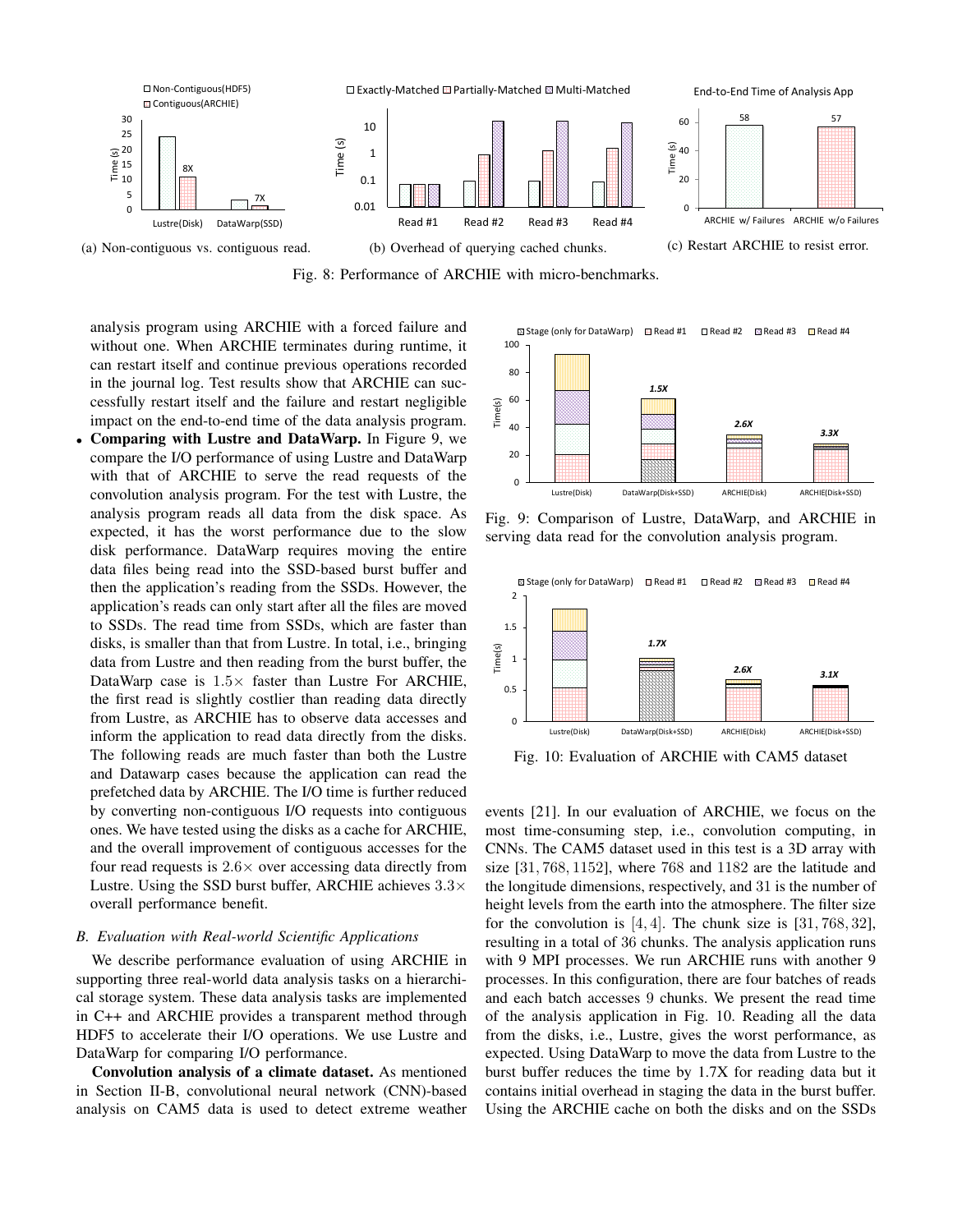reduces the time for reading data. The advantage of ARCHIE comes from converting non-contiguous reads into contiguous reads. ARCHIE can also prefetch data to be accessed in future into the burst buffer as chunks and achieves the best performance. Overall, for the CNN use case, ARCHIE is  $3.1\times$ faster than Lustre and  $1.8\times$  faster than DataWarp.



Fig. 11: Evaluation of ARCHIE with plasma physics data

Gradient computation of plasma physics dataset. In this test, we used a 3D magnetic field data generated by a VPIC simulation [3]. The data is a 3D array with size as [2000, 2000, 800]. The data analysis operation is gradient computing, which is defined in Eq. 2. The chunk size for parallel array processing is [250, 250, 100], giving a total of 512 chunks. Our tests use 128 processes to run the analysis program and use only 64 processes to run ARCHIE. In this test, we have a ghost zone with a size of  $[1, 1, 1]$ . We present the read time of this analysis in Fig. 11. The performance comparison have the same pattern as the that of convolution on CAM5 data. Overall, ARCHIE is 2.7× faster than Lustre and  $2.4\times$  faster than DataWarp.



Fig. 12: Evaluation of ARCHIE with combustion (S3D) data

Vorticity computation on combustion data. S3D simulation code captures key turbulence-chemistry interactions in a combustion engine [5]. An attribute to study the turbulent motion is vorticity, which defines the local spinning motion for specific location. Given the  $z$  component of the vorticity at a point  $(x, y)$ , the vorticity analysis access four neighbors for each point at  $(x + 1, y)$ ,  $(x - 1, y)$ ,  $(x, y - 1)$  and  $(x, y + 1)$ , as defined in [9]. Our tests use a 3D array with size [1100, 1080, 1408]. The chunk size is [110, 108, 176] and the ghost zone size is  $[1, 1, 1]$ , giving 800 chunks. We use 100 processes to run analysis programs and 50 processes to run ARCHIE. The read performance comparison is shown in Fig. 12. The analysis program reads all 800 chunks in 8 batches. ARCHIE outperforms Lustre by  $5.8\times$  and is  $7\times$ better than DataWarp. In this case, DataWarp performs  $1.2\times$ slower than Lustre.

In summary, our performance evaluation of three scientific analysis kernels shows that ARCHIE accelerates data analysis through its cache management and the prefetching function by taking advantage of hierarchical storage system. The performance benefit of ARCHIE primarily depends on the data size, the number of non-contiguous accesses, and the number of iterations data is accessed.

## VI. RELATED WORK

Existing work on cache management can be classified into three categories: single-node cache management, distributed cache management, and cache management on the hierarchical storage. Early efforts, such as LRU, LFU, FIFO, CLOCK [24], were primarily dedicated to single-node cache management. These algorithms, as well as their ramifications [18], [20] have been used for cache management on various devices, such as disk cache on DRAM and on SSDs. These algorithms also serve as the building blocks for distributed and hierarchical cache management.

Numerous distributed caching systems have been developed to tackle the cloud computing I/O workloads, such as Memcached [19]. These caching systems typically expose to their upstream applications key-value based interfaces, and allow users to quickly retrieve the data of interests based on their keys. Different from these work, ARCHIE is designed to handle the HPC I/O workloads, in which data are typically formatted as multi-dimensional arrays.

Recently, SSD-based burst buffers have been widely deployed on supercomputers to provide temporary caching service for HPC I/O workloads. A large body of burst buffer management software is designed to move data only between burst buffer and applications [15], [31], [26], [28], [30]. On the other hand, burst buffer software such as DataWarp [6], DDN IME [7], IBM Spectrum scale [12], and Data Elevator [8] support transparent caching feature that redirects writes to the PFS to burst buffer transparently, and asynchronously flushes data to the PFS. However, this feature is mainly designed for accelerating bursty writes. In order to provide read caching, users have to manually populate data into burst buffer. All of these systems cache data in the form of flat binary files, without considering their multi-dimensional data structure. Recent works such as Hermes [13] and UniviStor [27] provides multitiered I/O buffering system for flat file. Different from these work, ARCHIE provides a multidimensional array semanticaware caching and prefetching that allows users to utilize the hierarchical storage system.

A few recently proposed cache management systems have the prefetching feature. Eley [33] and [34] prefetches the input data of applications into SSD to reduce the latency of reading